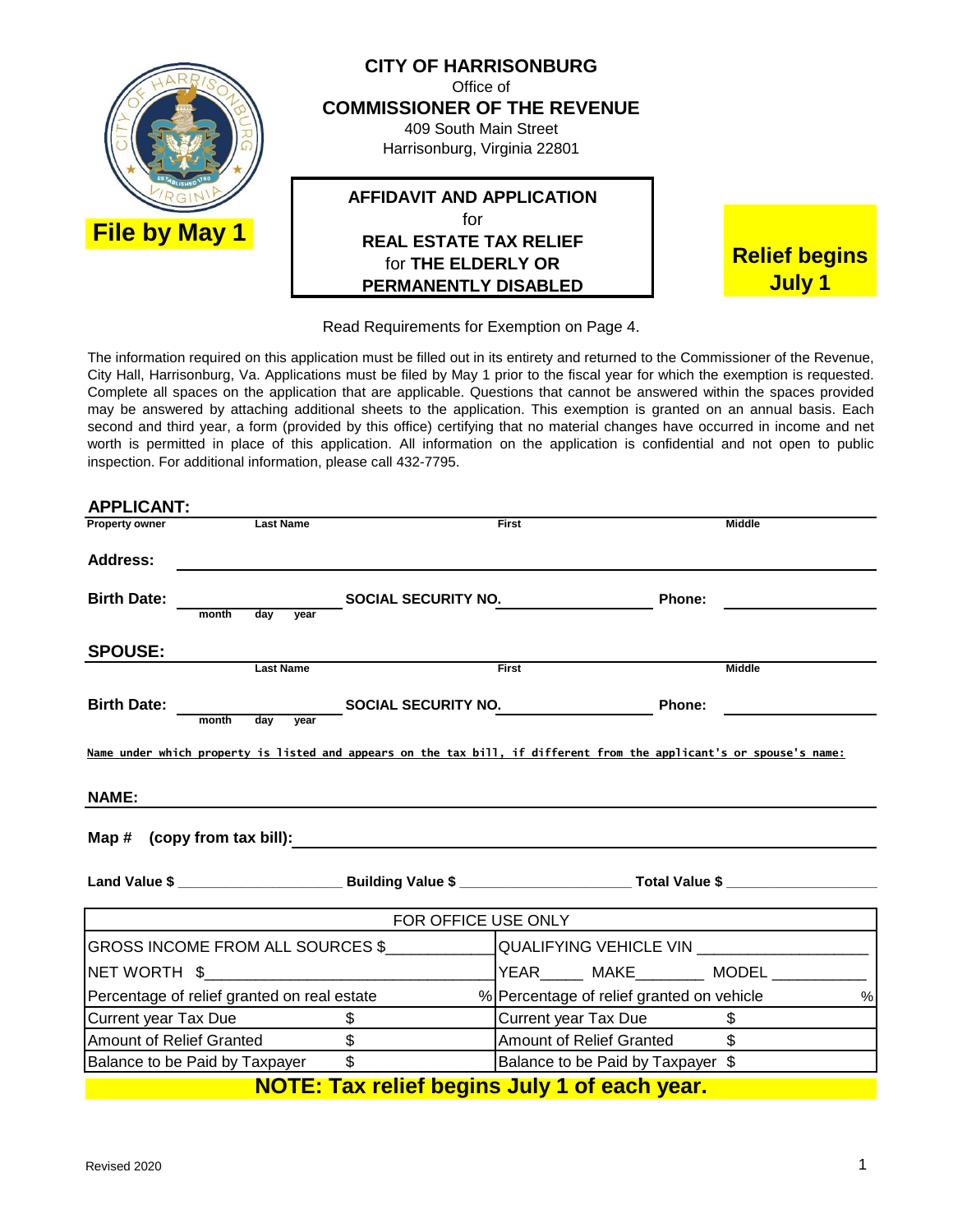| 1. Is this dwelling occupied by the applicant as the sole dwelling? | Yes |  |  |
|---------------------------------------------------------------------|-----|--|--|
|---------------------------------------------------------------------|-----|--|--|

2. Is the applicant? \_\_\_\_\_\_\_\_\_\_\_\_ owner \_\_\_\_\_\_\_\_\_\_\_\_\_ partial owner

If partial ownership, explain how the ownership is legally held and the proportion owned by the applicant.

3. List the names, relation, ages, and social security numbers of all persons related to the applicant who occupy the dwelling.

| Name | <b>Relation</b> | Age | <b>Social Security No.</b> |
|------|-----------------|-----|----------------------------|
|      |                 |     |                            |
|      |                 |     |                            |
|      |                 |     |                            |
|      |                 |     |                            |
|      |                 |     |                            |

Please complete the gross income schedule for the calendar year \_\_\_\_\_\_\_\_\_\_\_\_\_. Included in this statement should be the

total gross income from all sources of the applicant and spouse. Also report income of each relative residing in the dwelling except for those relatives and non relatives living in the dwelling and providing bona fide caregiving services to the owner(s) whether such relatives or non relatives are compensated or not.

# **GROSS INCOME SCHEDULE**

| <b>GROSS INCOME</b>                                                          | Applicant      | <b>Spouse</b>      | Relative - 1 | Relative - 2 |
|------------------------------------------------------------------------------|----------------|--------------------|--------------|--------------|
| Salaries, Wages, Etc. W-2 or                                                 |                |                    |              |              |
| Tax returns                                                                  |                |                    |              |              |
| Pensions or                                                                  |                |                    |              |              |
| Retirement<br>1099-R                                                         |                |                    |              |              |
| Social                                                                       |                |                    |              |              |
| Security<br>SSA-1099                                                         |                |                    |              |              |
| Interest<br>1099-INT                                                         |                |                    |              |              |
| <b>Dividends</b><br>1099-DIV                                                 |                |                    |              |              |
| Rental                                                                       |                |                    |              |              |
| inc/Business<br>Schedule                                                     |                |                    |              |              |
| C/E/K<br>inc                                                                 |                |                    |              |              |
| Welfare<br>1099                                                              |                |                    |              |              |
| Snap/Food                                                                    |                |                    |              |              |
| stamps/fuel<br>Social                                                        |                |                    |              |              |
| assistance<br>Services                                                       |                |                    |              |              |
|                                                                              |                |                    |              |              |
| Capital Gains Schedule D<br>Trust Fund                                       |                |                    |              |              |
| Income                                                                       |                |                    |              |              |
| <b>All Other</b>                                                             |                |                    |              |              |
| Sources <i>i.e.</i>                                                          |                |                    |              |              |
| Gifts, lottery                                                               |                |                    |              |              |
| include Cash                                                                 |                |                    |              |              |
| on Hand                                                                      |                |                    |              |              |
|                                                                              |                |                    |              |              |
| Less Relative Income Exemption                                               | XXXXXXXXXXXXXX | XXXXXXXXXXXXXXXXXX | (\$5,000.00) | (\$5,000.00) |
| <b>Total for Each Column</b>                                                 |                |                    |              |              |
| <b>Total Gross Combined Income of Applicant, Spouse, and Relatives</b><br>\$ |                |                    |              |              |
|                                                                              |                |                    |              |              |

*IMPORTANT NOTES* **: 1) Attach a copy of supporting documentation of all income and assets referenced on pages 2 and 3 of this application with end-of-year statements from the income and asset sources. Applications without the necessary documentation cannot be approved. Our office holds all tax relief documentation strictly confidential in accordance with State Law. 2) Attach a copy of your Federal Income Tax Return for last year if you filed with the IRS.**<br>Revised 2020

**NOTE: If you filed a Federal Income Tax Return last year, attach copy.**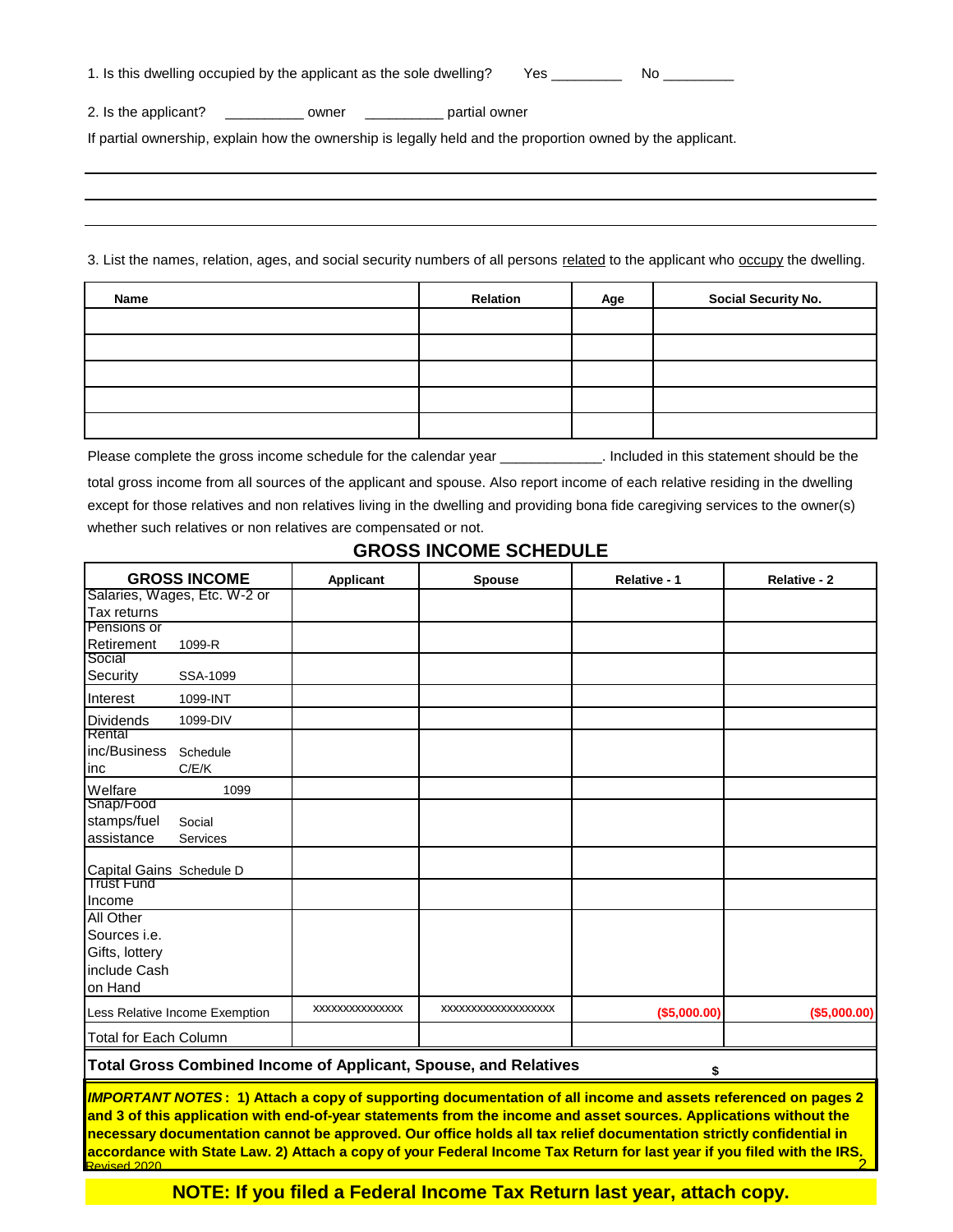Please complete this schedule of net financial worth as of December 31, \_\_\_\_\_\_\_\_\_\_. Net financial worth is computed by subtracting liabilities from assets and shall include all assets, including equitable interest, of the owner of the dwelling for which exemption is claimed, and shall exclude the fair market value of the dwelling and the land, not exceeding one acre, upon which the dwelling is situated.

# **NET WORTH SCHEDULE**

|                                                                        | **Applicant(s) must provide end year statements/documentation as evidence of balances and/or<br>value-Dec 31st |               |                                                                                                                                                                                               |              |
|------------------------------------------------------------------------|----------------------------------------------------------------------------------------------------------------|---------------|-----------------------------------------------------------------------------------------------------------------------------------------------------------------------------------------------|--------------|
| <b>NET VALUE OF ASSETS</b>                                             | <b>Applicant</b>                                                                                               | <b>Spouse</b> | Relative - 1                                                                                                                                                                                  | Relative - 2 |
| Real Estate (other than residence)                                     |                                                                                                                |               |                                                                                                                                                                                               |              |
| Personal Property and Auto(s)                                          |                                                                                                                |               |                                                                                                                                                                                               |              |
| Savings Account(s)                                                     |                                                                                                                |               |                                                                                                                                                                                               |              |
| Checking Account(s)                                                    |                                                                                                                |               |                                                                                                                                                                                               |              |
| <b>Stocks</b>                                                          |                                                                                                                |               |                                                                                                                                                                                               |              |
| <b>Bonds</b>                                                           |                                                                                                                |               |                                                                                                                                                                                               |              |
| Insurance (Cash Value)                                                 |                                                                                                                |               |                                                                                                                                                                                               |              |
| Property in Trust                                                      |                                                                                                                |               |                                                                                                                                                                                               |              |
| <b>Other Assets</b>                                                    |                                                                                                                |               |                                                                                                                                                                                               |              |
| <b>TOTAL ASSETS</b><br>(A)                                             |                                                                                                                |               |                                                                                                                                                                                               |              |
| <b>Less LIABILITIES</b>                                                | statement as evidence.                                                                                         |               | <u>"Liabilities that can be included are: a monthy payment billed/paid for each month of the </u><br>preceeding tax year and still carries a balance, has an account number and can produce a |              |
| Notes Payable                                                          |                                                                                                                |               |                                                                                                                                                                                               |              |
| Accounts Payable                                                       |                                                                                                                |               |                                                                                                                                                                                               |              |
| Mortgage (s) Payable                                                   |                                                                                                                |               |                                                                                                                                                                                               |              |
| Taxes Due - Federal                                                    |                                                                                                                |               |                                                                                                                                                                                               |              |
| Taxes Due - State                                                      |                                                                                                                |               |                                                                                                                                                                                               |              |
| Taxes Due - Local<br>All Other Debts i.e. medical,<br>credit cards etc |                                                                                                                |               |                                                                                                                                                                                               |              |
| <b>TOTAL LIABILITIES</b><br>(B)                                        |                                                                                                                |               |                                                                                                                                                                                               |              |
| <b>NET WORTH</b><br>(Subtract line B from line A)                      |                                                                                                                |               |                                                                                                                                                                                               |              |
| <b>COMBINED NET WORTH (Total of All Columns)</b>                       |                                                                                                                |               | \$                                                                                                                                                                                            |              |

Changes in respect to income, financial worth, ownership of property or other factors occurring during the taxable year for which the application is filed and having the effect of exceeding or violating the limitations and conditions provided by ordinance shall nullify any exemption for the then current taxable year. These changes should be reported immediately to the Commissioner of the Revenue.

Have you previously applied for a tax exemption? If "yes", application was Approved \_\_\_\_\_\_\_\_\_\_\_\_\_ Denied

## **AMOUNT OF EXEMPTION**

| <b>Combined Gross Income</b>                      | $$0 - $20,000$      | Exemption shall be 80% |  |
|---------------------------------------------------|---------------------|------------------------|--|
| <b>Combined Gross Income</b>                      | $$20,001 - $25,000$ | Exemption shall be 60% |  |
| <b>Combined Gross Income</b>                      | \$25,001 - \$30,000 | Exemption shall be 40% |  |
| <b>Combined Gross Income</b>                      | $$30,001 - $35,000$ | Exemption shall be 20% |  |
| <b>Maximum exemption not to exceed \$1,500.00</b> |                     |                        |  |

**NOTE: If you filed a Federal Income Tax Return last year, attach copy.**